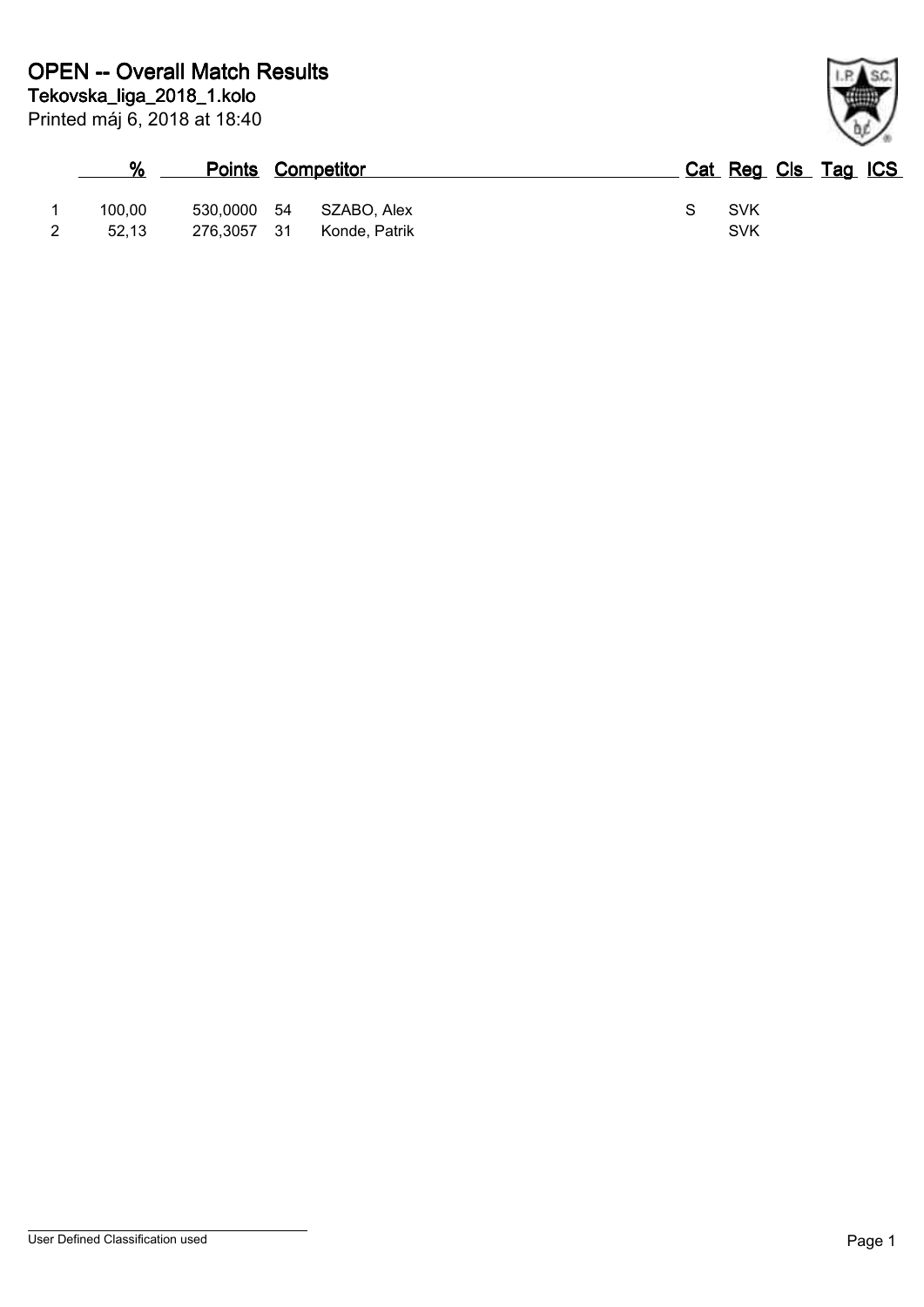**PRODUCTION -- Overall Match Results**

Printed máj 6, 2018 at 18:40 **Tekovska\_liga\_2018\_1.kolo**

|    | $\frac{9}{6}$ | <b>Points</b> |    | <b>Competitor</b>    |   | Cat Reg Cls Tag ICS |  |  |
|----|---------------|---------------|----|----------------------|---|---------------------|--|--|
| 1  | 100,00        | 519,8813      | 39 | MICHALAK, Norbert    | S | <b>SVK</b>          |  |  |
| 2  | 88,83         | 461,8123      | 15 | Harsanyi, Andrej     |   | <b>SVK</b>          |  |  |
| 3  | 82,92         | 431,0618      | 16 | Hlaváčik, Gabriel    |   | <b>SVK</b>          |  |  |
| 4  | 80,47         | 418,3508      | 3  | <b>BARTOS, Peter</b> |   | <b>SVK</b>          |  |  |
| 5  | 78,46         | 407,9205      | 50 | SABAKA, Miroslav     |   | <b>SVK</b>          |  |  |
| 6  | 77,21         | 401,3817      | 6  | Borovský, Peter      |   | <b>SVK</b>          |  |  |
| 7  | 76,60         | 398,2391      | 25 | Jenčík, Milan        |   | <b>SVK</b>          |  |  |
| 8  | 70,82         | 368,1719      | 55 | Švider, Michal       |   | <b>SVK</b>          |  |  |
| 9  | 69,22         | 359,8803      | 18 | Hrebík, Jozef        |   | <b>SVK</b>          |  |  |
| 10 | 66,77         | 347,1071      | 67 | VARGA, Norbert       |   | <b>SVK</b>          |  |  |
| 11 | 57,79         | 300,4291      | 62 | Utrata, Rudolf       |   | <b>SVK</b>          |  |  |
| 12 | 54,29         | 282,2571      | 47 | Pančík, Vladimír     |   | <b>SVK</b>          |  |  |
| 13 | 54,26         | 282,0891      | 7  | Budai, Ján           |   | <b>SVK</b>          |  |  |
| 14 | 52,53         | 273,0715      | 61 | Utrata, Peter        |   | <b>SVK</b>          |  |  |
| 15 | 52,15         | 271,1429      | 45 | PALENIK, Miroslav    |   | <b>SVK</b>          |  |  |
| 16 | 48,90         | 254,2125      | 40 | Mikes, Filip         |   | <b>SVK</b>          |  |  |
| 17 | 38,28         | 199,0322      |    | Agocs, Tomas         |   | <b>SVK</b>          |  |  |
|    |               |               |    |                      |   |                     |  |  |

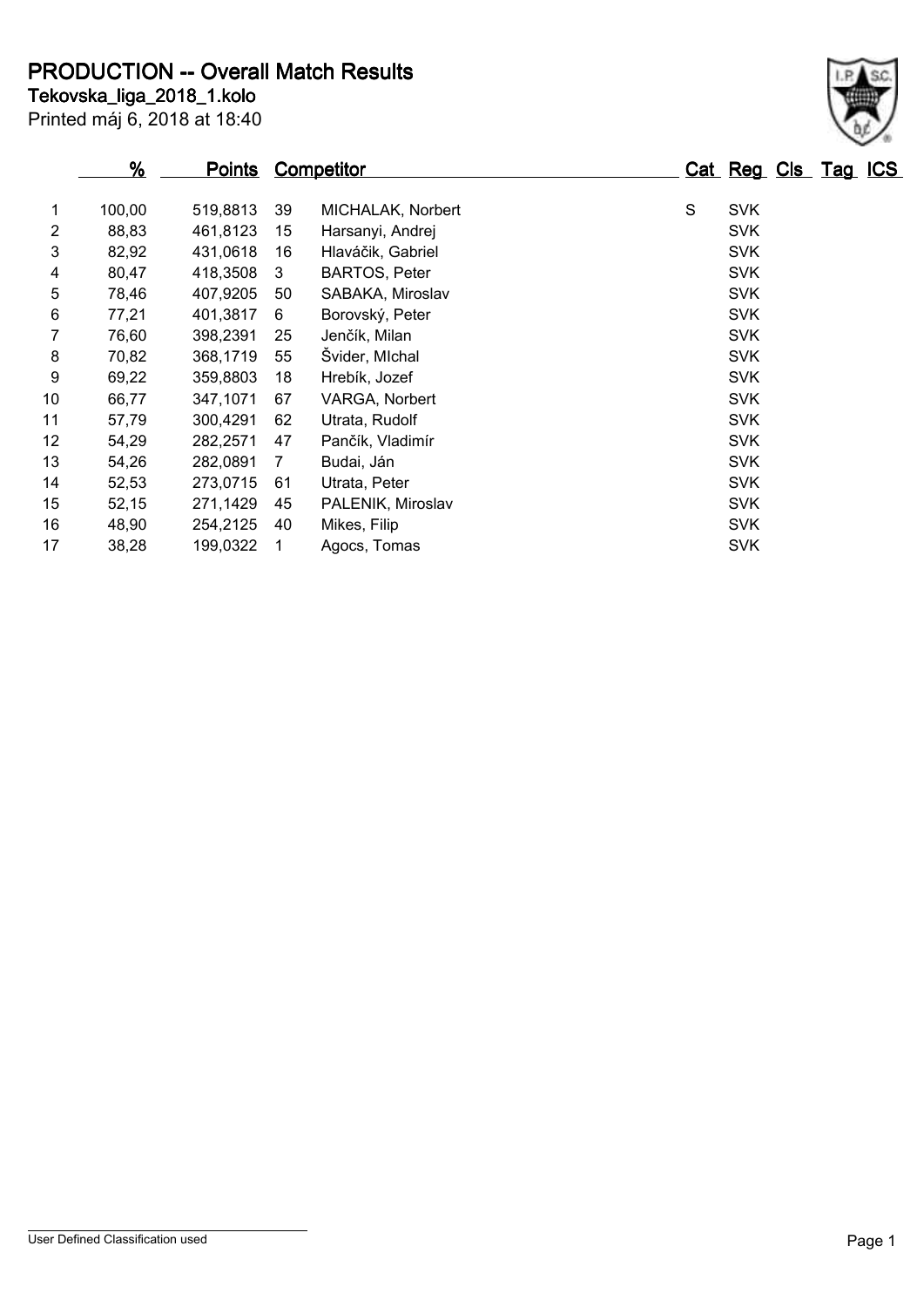|   | %      |          |    | <b>Points Competitor</b> |   | Cat Reg Cls Tag ICS |  |
|---|--------|----------|----|--------------------------|---|---------------------|--|
|   | 100,00 | 487.9617 | 65 | Vančo. Ján               |   | <b>SVK</b>          |  |
| 2 | 94,15  | 459.4032 | 69 | <b>VERES, Richard</b>    |   | <b>SVK</b>          |  |
| 3 | 80,44  | 392.5276 | 68 | VERES, Sebastian         |   | <b>SVK</b>          |  |
| 4 | 71.85  | 350.6034 | 44 | Orban, Juraj             |   | <b>SVK</b>          |  |
| 5 | 47.28  | 230,6919 | 66 | Vančo, Ján st.           | S | <b>SVK</b>          |  |

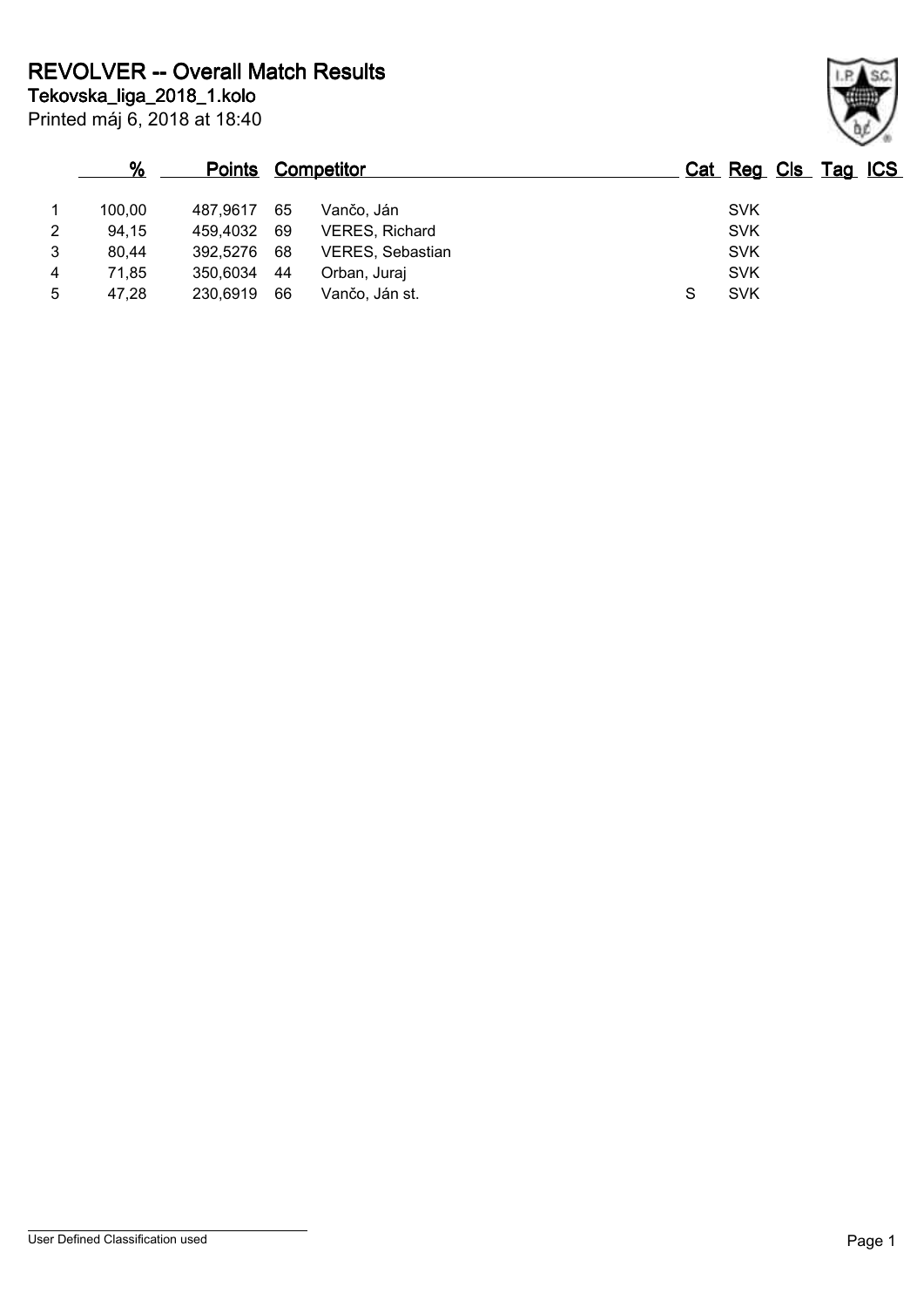**Tekovska\_liga\_2018\_1.kolo STANDARD -- Overall Match Results**

Printed máj 6, 2018 at 18:40

|                           | %      | <u>Points</u> |    | <b>Competitor</b>       |               | Cat Reg Cls Tag ICS |  |  |
|---------------------------|--------|---------------|----|-------------------------|---------------|---------------------|--|--|
| 1                         | 100,00 | 496,2924      | 56 | TAZKY, Miroslav         | ${\mathsf S}$ | <b>SVK</b>          |  |  |
| $\overline{\mathbf{c}}$   | 91,97  | 456,4463      | 19 | HRIVNAK, Rastislav      |               | <b>SVK</b>          |  |  |
| $\ensuremath{\mathsf{3}}$ | 87,23  | 432,9192      | 49 | RUZICKA, Milan          |               | <b>SVK</b>          |  |  |
| 4                         | 86,79  | 430,7490      | 60 | URDA, Jozef             | S             | <b>SVK</b>          |  |  |
| 5                         | 85,42  | 423,9087      | 46 | PANCIK, Lubomir         | $\mathsf S$   | <b>SVK</b>          |  |  |
| 6                         | 83,16  | 412,7115      | 35 | KRAKORA, Pavel          |               | <b>SVK</b>          |  |  |
| $\overline{7}$            | 82,44  | 409,1388      | 43 | ORAVEC, Miro            |               | <b>SVK</b>          |  |  |
| $\bf 8$                   | 81,94  | 406,6675      | 48 | PORUBSKY, Miroslav      | ${\mathsf S}$ | <b>SVK</b>          |  |  |
| 9                         | 79,53  | 394,7095      | 38 | MERTL, Zdeno            |               | <b>SVK</b>          |  |  |
| 10                        | 77,86  | 386,4151      | 53 | SLANINA, Svetozar       | S             | <b>SVK</b>          |  |  |
| 11                        | 76,87  | 381,4985      | 58 | Toldy, Erik             |               | <b>SVK</b>          |  |  |
| 12                        | 75,45  | 374,4422      | 8  | Cirbus, Emil            | S             | <b>SVK</b>          |  |  |
| 13                        | 72,76  | 361,1002      | 52 | SLANINA, Peter          |               | <b>SVK</b>          |  |  |
| 14                        | 69,97  | 347,2452      | 41 | MIKLOŠ, Michal          |               | <b>SVK</b>          |  |  |
| 15                        | 69,11  | 342,9652      | 70 | Žabka, Martin           |               | <b>SVK</b>          |  |  |
| 16                        | 66,07  | 327,8887      | 5  | BELKO, Jozef            | S             | <b>SVK</b>          |  |  |
| 17                        | 66,00  | 327,5717      | 10 | DOLNAN, Zdeno           | $\mathsf S$   | <b>SVK</b>          |  |  |
| 18                        | 65,66  | 325,8561      | 23 | JACKO, Robert           |               | <b>SVK</b>          |  |  |
| 19                        | 65,23  | 323,7077      | 28 | Kán, Peter              |               | <b>SVK</b>          |  |  |
| 20                        | 65,13  | 323,2122      | 33 | <b>KRAJCIR, Dalibor</b> |               | <b>SVK</b>          |  |  |
| 21                        | 61,44  | 304,9395      | 57 | Tilesch, Dalibor        |               | <b>SVK</b>          |  |  |
| 22                        | 60,91  | 302,2764      | 42 | MIKULA, Martin          |               | <b>SVK</b>          |  |  |
| 23                        | 60,29  | 299,2257      | 34 | <b>KRAJCIR, Simon</b>   | J             | <b>SVK</b>          |  |  |
| 24                        | 58,97  | 292,6473      | 12 | FATUN, Stefan           |               | <b>SVK</b>          |  |  |
| 25                        | 58,88  | 292,2228      | 13 | FUSKA, Lubos            | ${\mathsf S}$ | <b>SVK</b>          |  |  |
| 26                        | 57,27  | 284,2173      | 59 | Trancygier, Tomas       |               | <b>SVK</b>          |  |  |
| 27                        | 57,25  | 284,1434      | 51 | SABAKOVA, Petra         | L             | <b>SVK</b>          |  |  |
| 28                        | 53,88  | 267,3963      | 37 | Kvasnica, Juraj         |               | <b>SVK</b>          |  |  |
| 29                        | 52,54  | 260,7714      | 4  | Belica, Radoslav        | ${\mathsf S}$ | <b>SVK</b>          |  |  |
| 30                        | 48,45  | 240,4576      | 26 | KALINA, Marian          |               | <b>SVK</b>          |  |  |
| 31                        | 45,98  | 228,1993      | 11 | Ďurík, Jaroslav         |               | <b>SVK</b>          |  |  |
| 32                        | 45,38  | 225,2042      | 21 | Hyravy, Samo            |               | <b>SVK</b>          |  |  |
| 33                        | 44,25  | 219,5969      | 17 | HLAVACIKOVA, Alica      | L             | <b>SVK</b>          |  |  |
| 34                        | 44,13  | 219,0206      | 22 | Chudic, Peter           | J             | <b>SVK</b>          |  |  |
| 35                        | 43,47  | 215,7290      | 36 | Králik, Martin          |               | <b>SVK</b>          |  |  |
| 36                        | 43,16  | 214,2022      | 27 | KALINA, Michal          |               | <b>SVK</b>          |  |  |
| 37                        | 42,00  | 208,4482      | 24 | Javorník, Marek         |               | <b>SVK</b>          |  |  |
| 38                        | 2,46   | 12,2314       | 32 | Košíková, Simona        | L             | <b>SVK</b>          |  |  |